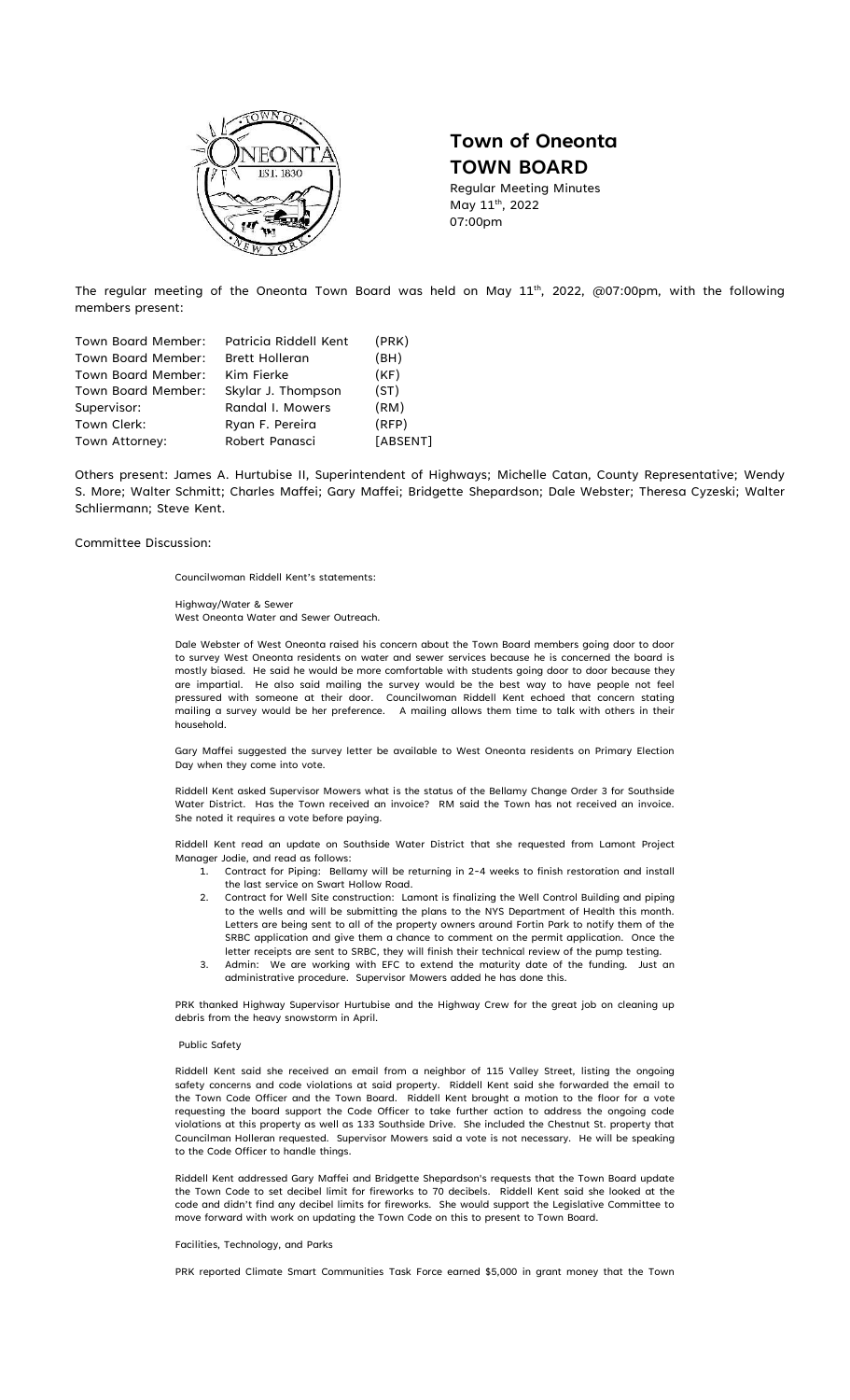received in January of 2022. The Task Force was working on possibly using it to help add an EV Charging Station in the town. Supervisor Mowers has been looking into water conserving toilets for Town Hall. Riddell Kent said that is an idea worth looking into because it looks like we won't need to spend the money on EV Charging Stations since there are companies that cover these design costs. She said she would approach the Climate Smart Communities Task Force with the Supervisor's suggestion and make sure this falls under the Grantor's guidelines. RM said he will send the information on these toilets to her to share with the Task Force.

Nothing to report for: Legislative, Human Resources, Attorney, or Code Enforcement

RESOLUTION 2022-33 Motion was made by Riddell Kent, seconded by Fierke to accept an outreach survey concerning possible water and sewer services to the residents of West Oneonta. Mailings for such not to exceed \$300.00, and digital links to said survey to be posted on the website.

| VOTE - Ayes 5, Nays 0 |  |  | <b>Motion Carried</b> |
|-----------------------|--|--|-----------------------|
|-----------------------|--|--|-----------------------|

RESOLUTION 2022-34 Motion was made by Holleran, seconded by Fierke to accept a bonding resolution for up to 500k for highway paving and general maintenance.

VOTE - Ayes 5, Nays 0 BH KF Motion Carried

RESOLUTION 2022-35 Motion was made by Riddell Kent, seconded by Thompson to approve the upgrade of the highway department's radios, funding will be sought through the ARPA grant program.

VOTE - Ayes 5, Nays 0 PRK ST Motion Carried

RESOLUTION 2022-36 Motion was made by Holleran, seconded by Thompson to approve the "Contract for Assessment Services" hereby hiring and retaining County Real Property Tax Service Office for said services and appointing Pamela Dyn-Gohde to act as the Town's sole assessor.

## **CONTRACT FOR ASSESMENT SERVICES**

**THIS AGREEMENT** made this 12th day of May, 2022

#### **BETWEEN:**

 **OTSEGO COUNTY,** a municipal corporation with offices located at 197 Main Street, Cooperstown, New York 13326, (hereinafter referred to as the Street, C<br>"County");

#### and

**TOWN OF ONEONTA,** a municipal corporation with offices located at

3966 ST HWY 23, West Oneonta, New York, 13861, (hereinafter referred to as the "Town").

#### **WITNESSETH:**

**WHEREAS,** RPTL 1537 authorizes municipalities which have adopted a local law providing for a single appointed assessor to enter into an agreement with other municipalities, including Counties, for assessment services; and

**WHEREAS,** the County Real Property Tax Service Office employs staff members who are qualified to serve as the sole appointed assessor for towns; and

**WHEREAS,** the Town has requested that the County enter into a municipal cooperation agreement pursuant to General Municipal Law Article 5-G to provide for an employee of the County Real Property Tax Service Office to provide assessment services to the Town, and the County is willing to provide such services by assigning an employee of the County Real Property Tax Service Office to act as the Town's sole assessor.

**NOW, THEREFORE,**the parties hereto mutually agree as follows:

1. The Town hereby hires and retains the County to provide assessment services to the Town, and the County agrees to provide assessment services to the Town, in the manner provided by Real Property Tax Law, Section 1537. The Town shall designate a qualified member of the County Real Property Tax Service Office staff to act as the sole appointed assessor for the Town in connection with this contract. See attached Assessor job description for additional clarification of duties.

In the event that the designated assessor is unable to perform his or her duties, the Town shall appoint an acting assessor as stipulated in the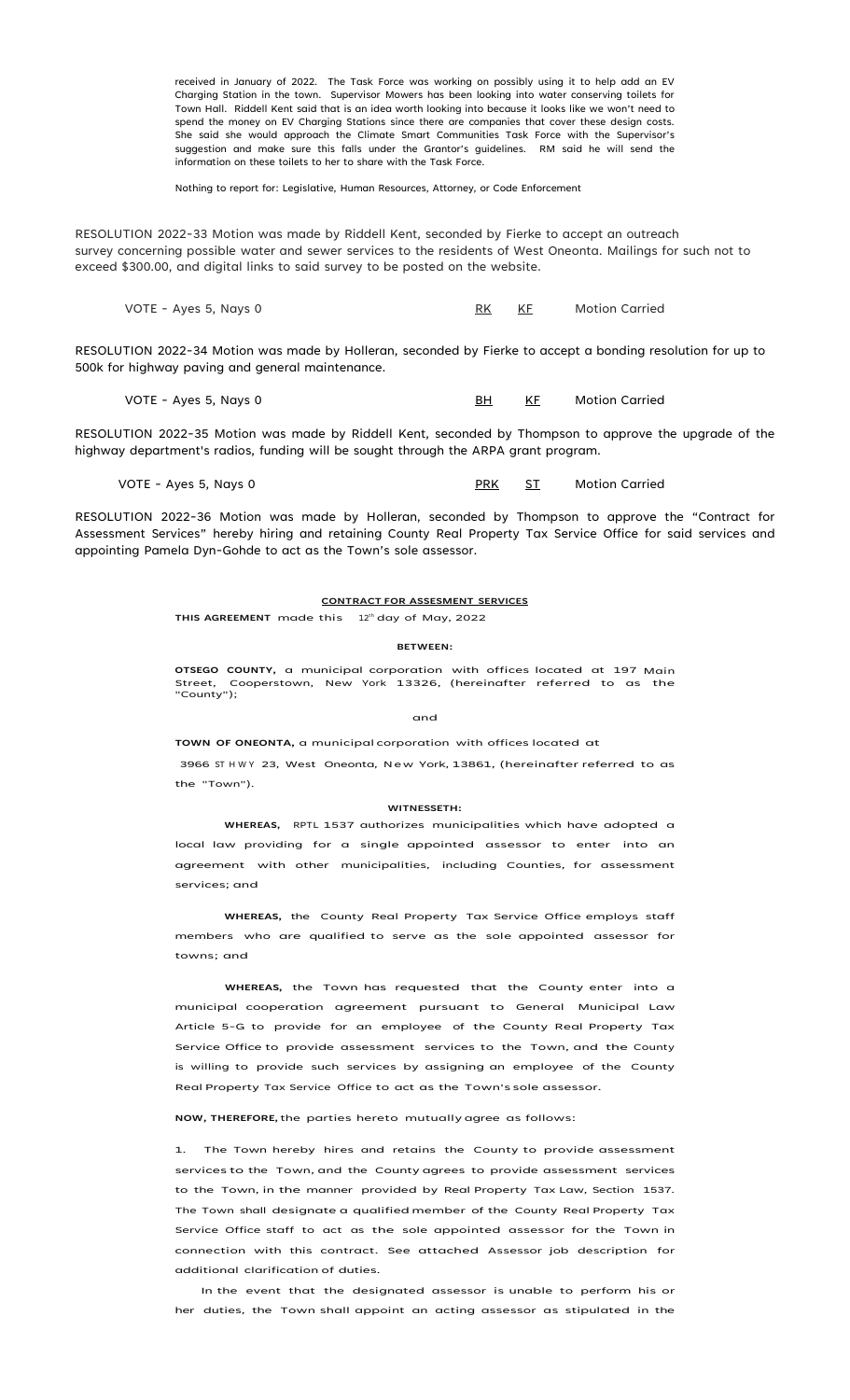Real Property Tax Law, Section 314. Such appointment shall be from the County's qualified staff.

2. In consideration of the assessing services to be provided by the County under this agreement, the Town agrees to pay the County a fee of Ten Dollars for 2022, per parcel contained in the completed final assessment roll, with the total amount, for that year, due under this contract, to be paid on or before August 1, each year.

3. The term of this agreement shall be for one year and includes the following time period:

January 1, 2022- December 31, 2022 Based upon a tentative parcel count of 2692, in the 2022 Assessment Roll resulting in annual fee of \$26,920.00.

4. Notwithstanding any other provisions of this agreement, either party may elect to terminate this agreement upon 30 days prior written notice to the other party.

In addition to the sums to be paid to the County pursuant to paragraph 3 of this agreement, the County agrees to be solely responsible for payment of all expenses, costs and charges incurred by the County in the performance of this agreement on behalf of the Town, including but not limited to charges for mileage, telephone, photocopying, postage, and other similar charges. It is further understood and agreed by the parties that the Town shall be solely responsible for providing adequate office space and furnishings as well as all expenses necessary for the normal conduct of business when employee designate is working in the Town including telephone, photocopying, postage, and other similar charges.

6. In the absence of gross negligence by the County in the provision of the assessment at issue the Town shall be solely responsible for all costs and expenses, including but not limited to attorneys' fees and professional appraisal costs, arising out of the assessing services provided by the County under this agreement including small claims, Article 7 proceedings or Article 78 proceedings or any other litigation concerning this function of the County. In addition, and again in the absence of gross negligence by the County in the provision of the assessment at issue, in the event that the County employee providing the assessing services is required to appear and or testify in any court proceeding relative to the assessing services provided hereunder the Town agrees to reimburse the County for the actual costs thereof.

7. The Town agrees to defend, indemnify, and save harmless the County from any and all claim(s) arising out of services performed by the Town hereunder, including those specifically arising out of negligent acts or omissions of Town officers, employees, and agents (if applicable), including any costs for legal services and the defense of any said claims.

8. The County agrees to defend, indemnify, and save harmless the Town from any and all claim(s) arising out of services performed by the County hereunder, including those specifically arising out of the negligent acts or omissions of the County, its officers, employees, and agents (if applicable), including any costs for legal services and the defense of any said claims.

**IN WITNESS WHEREOF,** the parties hereto have hereunto set their hands and seals the day and year first above written.

**Municipality: Town of Oneonta** Randal Mowers, Supervisor

**Otsego County Board of Representatives**  David T. Bliss, Chair

VOTE - Ayes 5, Nays 0 and 1990 States of the Motion Carried Carried Carried Carried Carried Carried Carried Carried Carried Carried Carried Carried Carried Carried Carried Carried Carried Carried Carried Carried Carried Ca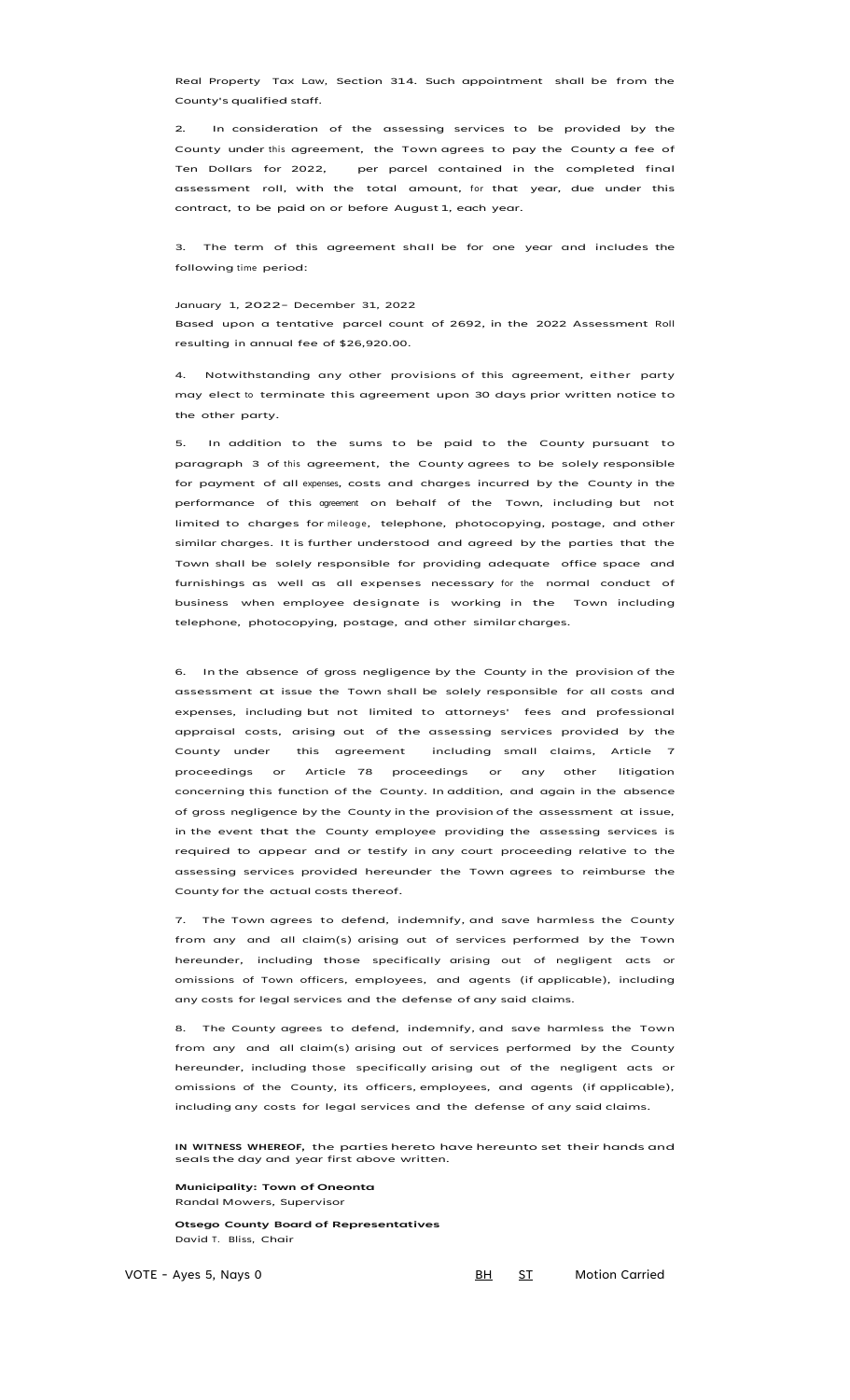RESOLUTION 2022-37 Motion was made by Riddell Kent, seconded by Fierke to accept pay rate increases for pool employees.

VOTE - Ayes 5, Nays 0 PRK RF Motion Carried

RESOLUTION 2022-38 Motion was made by Riddell Kent, seconded by Holleran to approve Building and Codes Item Request A3620.4, Conference attendance June1-3, 2022 STBOA@ Tioga, NY. Not to exceed \$750.00 including conference, lodging, and mileage.

VOTE - Ayes 5, Nays 0 PRK BH Motion Carried

RESOLUTION 2022-39 Motion was made by Holleran, seconded by Riddell Kent to approve payment of the bills.

| Abstract#                     | 5  |    | Dates 4/15/22-5/11/22                |    |                          |    |                       |
|-------------------------------|----|----|--------------------------------------|----|--------------------------|----|-----------------------|
|                               |    |    | Friday - Wednesday                   |    |                          |    |                       |
|                               |    |    |                                      |    |                          |    |                       |
| GeneralChecking               |    |    |                                      |    |                          |    |                       |
| Fund                          |    |    | PrePaid                              |    | <b>ToBePaid</b>          |    | TotalPrePaid/ToBePaid |
| General                       | 1  | \$ | 51,088.47                            | \$ | 39,673.79                | \$ | 90,762.26             |
|                               |    |    |                                      |    |                          |    |                       |
| Highway                       | 3  | \$ | $\qquad \qquad \blacksquare$         | \$ | 44,629.00                | \$ | 44,629.00             |
|                               |    |    |                                      |    |                          |    |                       |
| St Lights #1                  | 7  | \$ |                                      | \$ | 1,614.40                 | \$ | 1,614.40              |
|                               |    |    |                                      |    |                          |    |                       |
|                               |    |    |                                      |    |                          |    |                       |
| St Lights #2                  | 14 | \$ | -                                    | \$ | 168.96                   | \$ | 168.96                |
|                               |    |    |                                      |    |                          |    |                       |
| St Lights #3                  | 15 | \$ | -                                    | \$ | 598.44                   | \$ | 598.44                |
|                               |    |    |                                      |    |                          |    |                       |
| St Lights #4                  | 16 | \$ |                                      | \$ | 34.33                    | \$ | 34.33                 |
|                               |    |    |                                      |    |                          |    |                       |
| St Lights #5                  | 17 | \$ |                                      | \$ | 164.70                   | \$ | 164.70                |
|                               |    |    |                                      |    |                          |    |                       |
| <b>Highway Garage</b>         | 20 | \$ |                                      | \$ |                          | \$ |                       |
|                               |    |    |                                      |    |                          |    |                       |
| <b>Fire Protection</b>        | 25 | \$ |                                      | \$ |                          |    |                       |
|                               |    |    |                                      |    | 433,029.00               | \$ | 433,029.00            |
| Subtotal                      |    | \$ | 51,088.47                            | \$ | 519,912.62               | \$ | 571,001.09            |
|                               |    |    |                                      |    |                          |    |                       |
| <b>DistrictChecking</b>       |    |    |                                      |    |                          |    |                       |
| WESD                          | 8  | \$ | 6,205.16                             | \$ | 2,836.93                 | \$ | 9,042.09              |
|                               |    |    |                                      |    |                          |    |                       |
| WSSD                          | 9  | \$ | 1,860.36                             | \$ | 800.05                   | \$ | 2,660.41              |
|                               |    |    |                                      |    |                          |    |                       |
| SSD                           | 10 | \$ |                                      | \$ |                          |    |                       |
|                               |    |    | 2,487.14                             |    | 1,438.60                 | \$ | 3,925.74              |
|                               |    |    |                                      |    |                          |    |                       |
| WWD                           | 11 | \$ | 1,240.20                             | \$ | 753.42                   | \$ | 1,993.62              |
|                               |    |    |                                      |    |                          |    |                       |
| PWD                           | 12 | \$ | 621.44                               | \$ | 190.71                   | \$ | 812.15                |
|                               |    |    |                                      |    |                          |    |                       |
| SSWD                          | 23 | \$ |                                      | \$ |                          | \$ |                       |
| <b>District Subtotal</b>      |    | \$ | 12,414.30                            | \$ | 6,019.71                 | \$ | 18,434.01             |
|                               |    |    |                                      |    |                          |    |                       |
| <b>TrustandAgencyChecking</b> |    |    |                                      |    |                          |    |                       |
| T & A                         | 99 | \$ | 774.52                               | \$ | 202.35                   | \$ |                       |
|                               |    |    |                                      |    |                          |    | 976.87                |
|                               |    | \$ | 774.52                               | \$ | 202.35                   | \$ | 976.87                |
|                               |    |    |                                      |    |                          |    |                       |
| CDBG                          |    |    |                                      |    |                          |    |                       |
| <b>CDBG Grants</b>            | 26 | \$ |                                      | \$ | -                        | \$ |                       |
|                               |    | \$ |                                      | \$ |                          | \$ |                       |
|                               |    |    |                                      |    |                          |    |                       |
| <b>Totals</b>                 |    | \$ | 64,277.29                            | \$ | 526,134.68               | \$ | 590,411.97            |
|                               |    |    |                                      |    |                          |    |                       |
|                               |    |    |                                      |    |                          |    |                       |
|                               |    |    |                                      |    |                          |    |                       |
|                               |    |    |                                      |    |                          |    |                       |
|                               |    |    | Clerk: Approved Expenses / Voucher # |    |                          |    | 272-336               |
|                               |    |    | General \$                           |    | 90,762.26                |    |                       |
|                               |    |    | Highway \$                           |    | 44,629.00                |    |                       |
|                               |    |    | St Lighting \$                       |    | 2,580.83                 |    |                       |
|                               |    |    | Highway Garage \$                    |    | $\blacksquare$           |    |                       |
|                               |    |    | Fire Protection                      | \$ | 433,029.00               |    |                       |
|                               |    |    | WES                                  | \$ | 9,042.09                 |    |                       |
|                               |    |    |                                      |    |                          |    |                       |
|                               |    |    | WSS                                  | \$ | 2,660.41                 |    |                       |
|                               |    |    | SSD \$                               |    | 3,925.74                 |    |                       |
|                               |    |    | <b>WWD</b>                           | \$ | 1,993.62                 |    |                       |
|                               |    |    | <b>PWD</b>                           | \$ | 812.15                   |    |                       |
|                               |    |    | SSW                                  | \$ |                          |    |                       |
|                               |    |    | T&A \$                               |    | 976.87                   |    |                       |
|                               |    |    | <b>CDBG</b>                          | \$ | $\overline{\phantom{a}}$ |    |                       |
|                               |    |    |                                      | \$ | 590,411.97               |    |                       |
|                               |    |    |                                      |    |                          |    |                       |

VOTE – Ayes 5, Nays 0 BH PRK Motion Carried